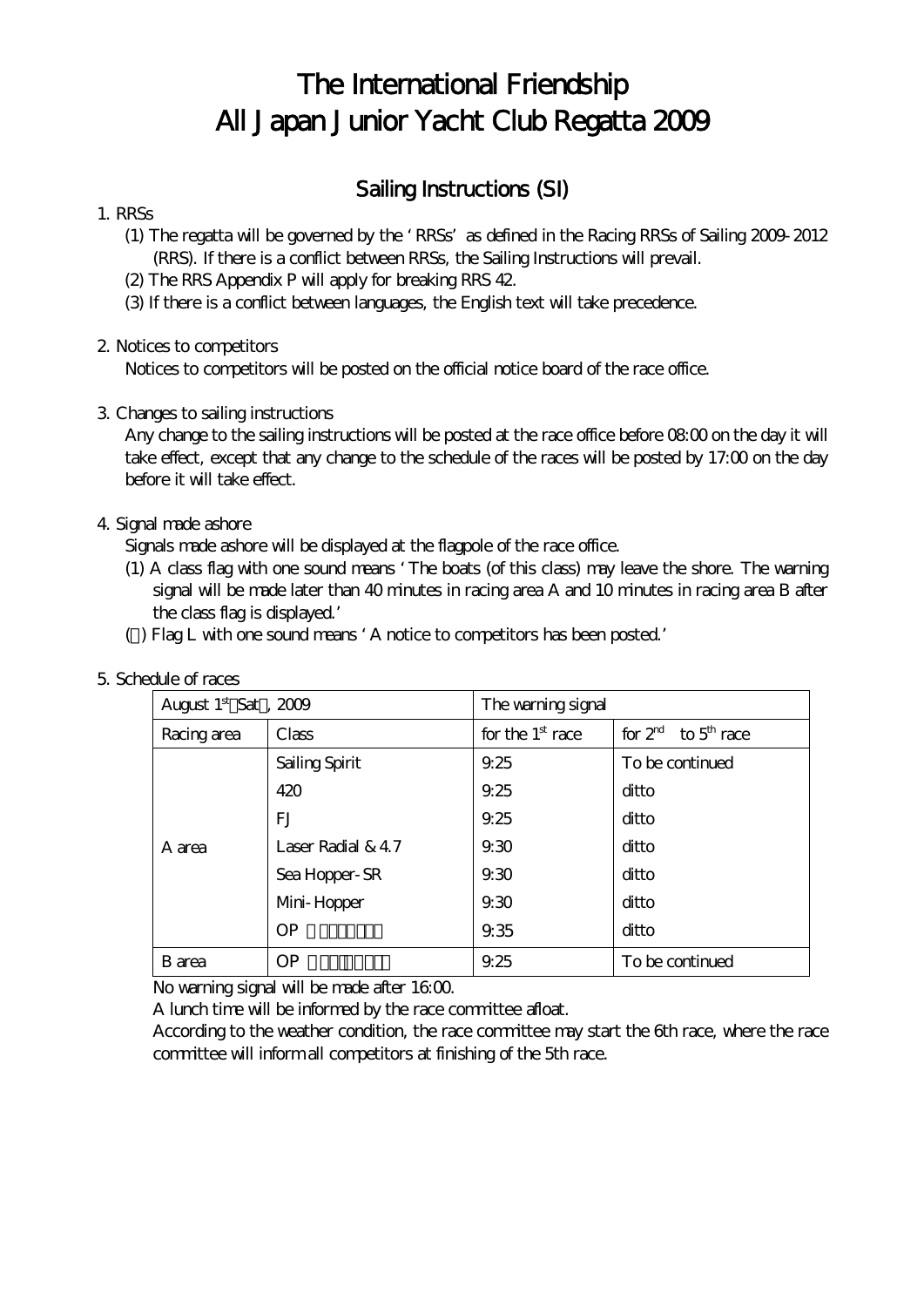| August $2rd$ (Sun), $2009$ |                    | The warning signal |                    |
|----------------------------|--------------------|--------------------|--------------------|
| Racing area                | Class              | for the $6th$ race | for the $7th$ race |
| A area                     | Sailing Spirit     | 855                | To be continued    |
|                            | 420                | 855                | ditto              |
|                            | FJ                 | 855                | ditto              |
|                            | Laser Radial $&47$ | 9 <sub>0</sub>     | ditto              |
|                            | Sea Hopper-SR      | 900                | ditto              |
|                            | Mini-Hopper        | 9 <sub>0</sub>     | ditto              |
|                            | OP                 | 905                | ditto              |
| B area                     | <b>OP</b>          | 855                | To be continued    |

No warning signal will be made after  $1200$ .

When the following race is intended to be held, the race committee signal boat will display flag AP with two sounds. In this case the warning signal for the following race will be made one minute after flag AP is removed with one sound. When any race is not intended to be held, the race committee signal boat will display flag AP and H with two sounds.

6. Class flags & Warning signal flags

| Class              | Class flags               | Warning signal flags  |
|--------------------|---------------------------|-----------------------|
| Sailing Spirit     | Sailing Spirit class flag | FJ class flag         |
| 420                | 420 class flag            |                       |
| FJ                 | FJ class flag             |                       |
| Laser Radial $&47$ | Laser class flag          | Laser class flag      |
| Sea Hopper-SR      | Sea Hopper SR class flag  |                       |
| Mini Hopper        | Mini Hopper class flag    |                       |
| <b>OP</b>          | OP class flag (Black)     | OP class flag (Black) |
| <b>OP</b>          | OP class flag (Red)       | OP class flag (Red)   |

#### 7. Racing Area

The races will be held in racing area A for every class except for OP Beginners class in racing area B for OP Beginners class. Diagram 1 shows these racing areas.

# 8. The courses

- (1) OP Advanced class in racing area A uses the course, Starting Mark 1 Mark 2 Mark 3 Mark 1 -Mark 3 - Finishing. The other classes in area A use the course, Starting - Mark 4 - Mark 2 - Mark 3 - Mark 4 -Mark 3 - Finishing. (See Diagram-2).
- (2) No later than the warning signal, the race committee signal boat in racing area A will display the approximate compass bearing of the first leg.
- (3) OP Beginners class in racing area B uses the course, Starting Mark 1 Mark 2 Mark 3 Finishing. (See Diagram-3).
- (4) Legs of the courses in racing area A and B will not be changed after preparatory signal. This changes RRS 33.

#### 9. Marks

- (1) Racing area A Mark 1, 2 and 3 will be cylindrical inflated yellow buoys, and Mark 4 will be the same buoy but with two black belts.
- (2) Racing area B Mark 1, 2 and 3 will be globularshape orange buoys.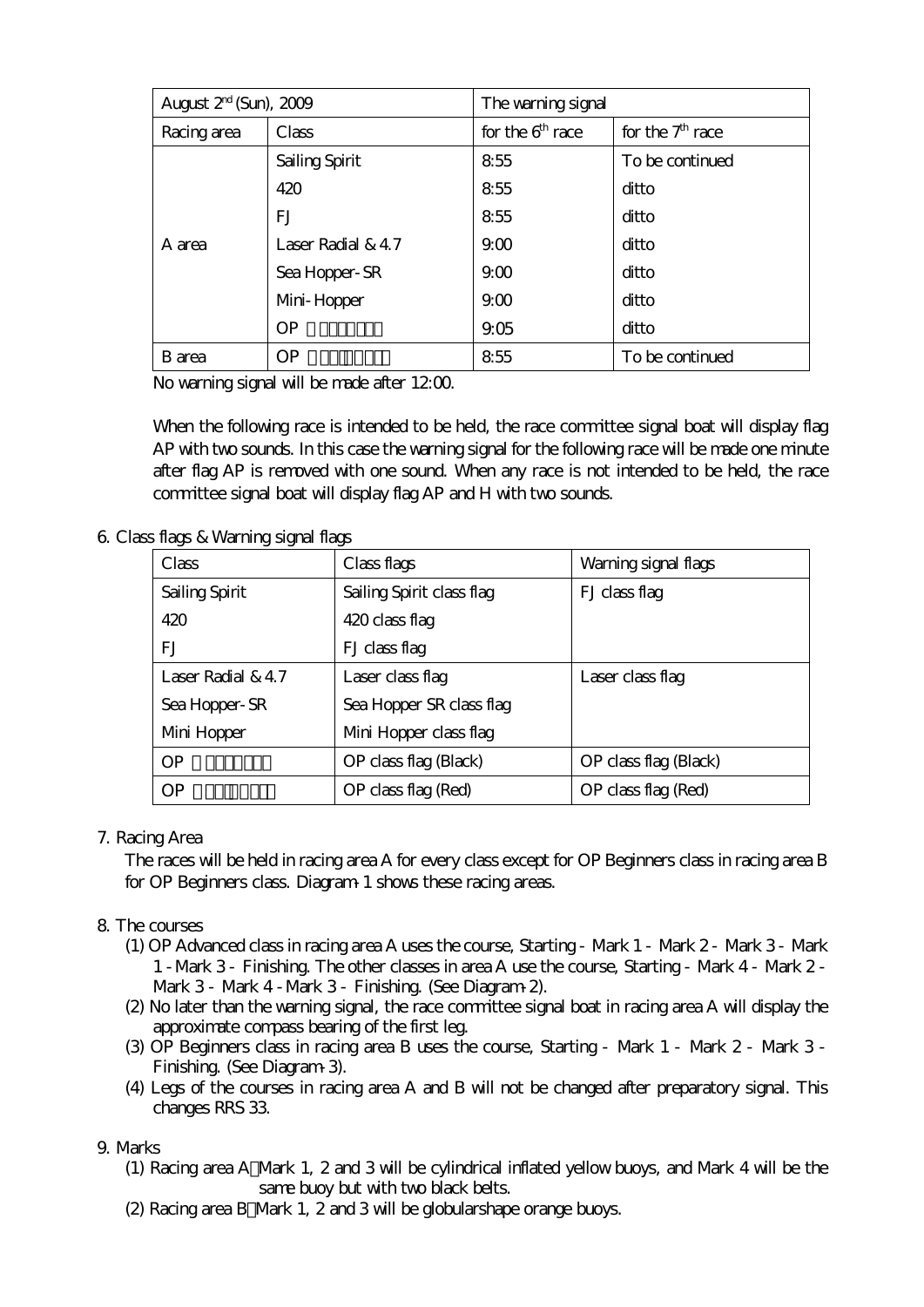10. The start

- (1) Races will be started by using RRS 26 with the warning signal given 5 minutes before the starting signal.
- (2) The starting line will be between staffs displaying orange flags on the starting signal boat at starboard end and the port-end starting race committee boat.
- (3) A boat starting later than 4 minutes after her starting signal will be scored DNS (Did Not Start). This changes RRS Appendix A4.
- (4) Boats whose warning signal has not been made shall keep about 50 meter away from the starting area during the starting sequence for other races.
- (5) Rescue boats may indicate competitors of OP Beginners class in racing area B during starting.

# 11. The finish

The finishing line will be between staffs displaying orange flags on the finishing signal boat with a blue flag at the starboard end and the port end finishing mark boat with a blue flag.

# 12. Time limit

- (1) The time limit will be 90 minutes after starting or 10 minutes after the first boat sails the course and finishes, whichever is earlier.
- (2) Boats failing to finish within above time limit will be scored DNF (Did Not Finish). This changes RRS 35, Appendix A4 and A5.

#### 13. Protests and requests for redress

- (1) Protests and request for redress or the reopening shall be delivered at the race office within the protest time limit that is 60 minutes after the last boat of each class has finished the last race of the day. The protest committee chairman may extend the protest time limit. It will be posted on the official notice board at the race office.
- (2) Notices of protests by the race committee or the protest committee will be posted on the official notice board to inform boats under RRS 61.1(b).
- (3) A list of boats that, under instruction 1(2), have been penalized for breaking RRS 42 will be posted before the protest time limit.
- (4) Hearings will be held in sequentially. Notices will be posted within 15 minutes of the protest time limit to inform competitors of hearings in which they are parties or named as witnesses.
- (5) A request for reopening a hearing under RRS 66 may be delivered before 9:00 of the next day of the decision. However it shall be delivered no later than 15 minutes after the decision on the races held on August 2nd. This changes RRS 66.
- (6) Breaches of instructions 10.4, 15, 16, 17,20 and 22 will not be grounds for a protest by a boat. This changes RRS 60.1(a). Penalties for these breaches may be less than disqualification if the protest committee so decides.

# 14. Scoring

- ( ) At least 1 race is required to be completed to constitute this regatta in racing area A where 7 races are expected. Even if no race is completed due to weather condition, any extended race is not held. When 7 races have been completed, a boat s score will be the total of her race scores excluding her worst scores.
- ( ) Scoring system in racing area B will be informed at the opening meeting and posted on the official notice board.
- ( ) Scoring for club competitions is made by the Notice of Race.
- 15. Check-out and check-in
	- (1) A team representative person shall sign for team members on the check-out/in form prepared in the race office.
	- (2) A Check-out sign shall be done from 60 minutes to 30 minutes before the warning signal of the 1st race.
	- (3) A Check-in sign shall be done not later than 60 minutes after the final race of the day completed.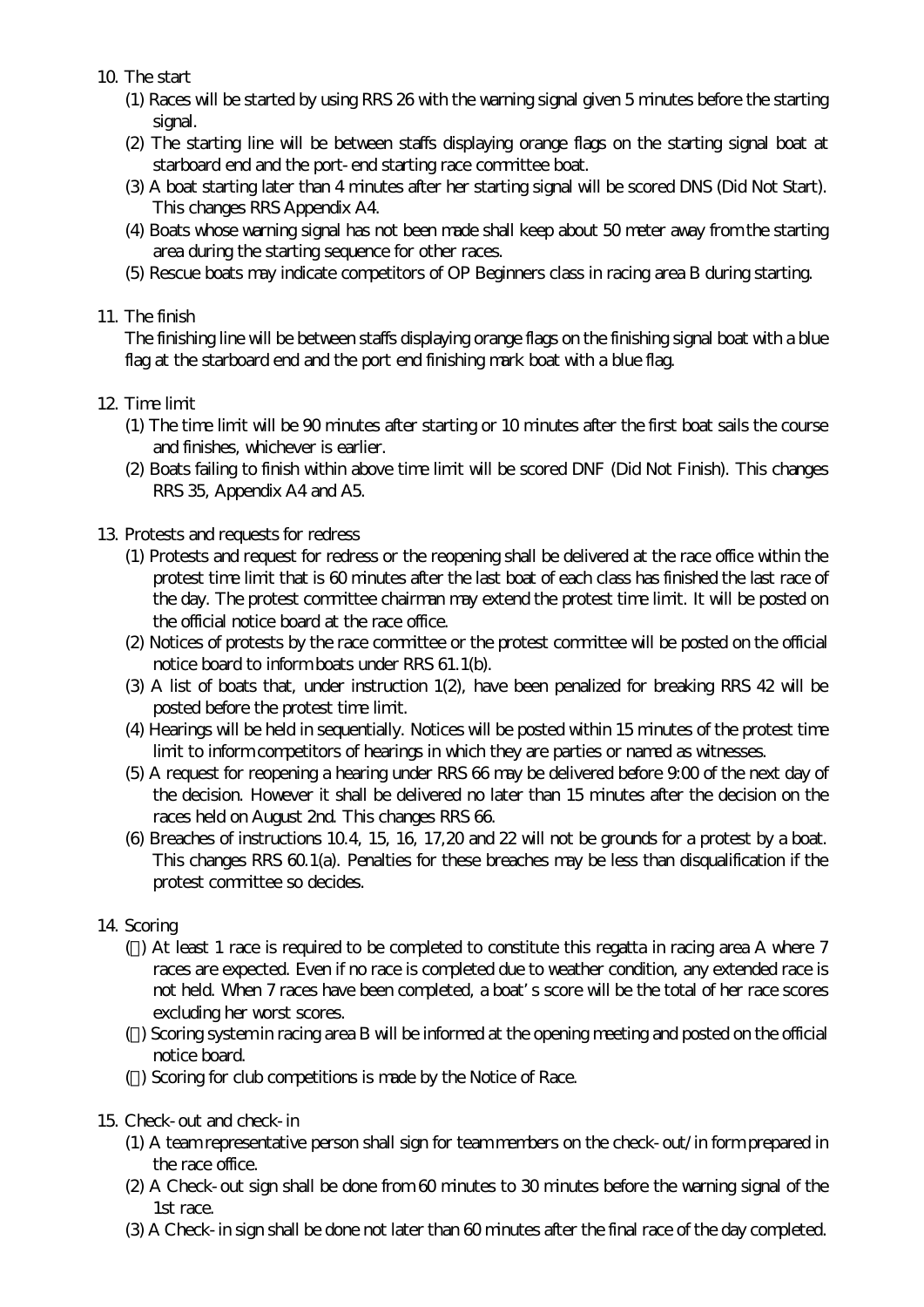The race committee chairman may extend the Check-in time limit.

- (4) A boat that would retire from a race shall notify her intension to a near race committee boat. And a team representative person shall describe the reason in a check-in form and deliver to the race committee.
- 16. Safety regulations
	- (1) A competitor shall wear a life jacket at any time afloat. If he/she wears a self-expansion type, it is required to expand it at any time afloat.
	- (2) An OP Beginners class boat is required to put a recognizable ribbon at the peak of the sail.
	- (3) The race committee may assist a competitor or recommend retiring from a race, in the opinion of race committee, who is in danger.

#### 17. Replacement of crew or equipment

- (1) Substitution of competitors will not be allowed without prior written approvals of the race committee.
- (2) Substitution of damaged or lost equipment will not be allowed unless authorized by the race committee. Requests for substitution shall be made to the race committee at the first reasonable opportunity.
- 18. Equipment and measurement checks
	- (1) RRS 78 (JSAF prescriptions 5) will not apply. However the race committee may protest a boat when the race committee admits some suspicion during this regatta and recognizes by measuring, weighing or other means that it is significantly advantageous.
	- (2) The race committee may inspect a boat or equipment at any time if necessary.
- 19. Official boats

An official boat of race committee will display the following flag. Where any mismatches will not be grounds for a redress by a boat. This changes RRS 62.1(a).

| The race committee signal boat | JJYU flag      |
|--------------------------------|----------------|
| A mark boat                    | $RC$ flag      |
| A rescue boat                  | RESCUE flag    |
| A doctor boat                  | Red cross flag |
| A protest committee boat       | JURY flag      |

#### 20. Support boats

- (1) A support boat shall be approved by the organizing committee delivering designated application form at entry under the Notice of Race.
- (2) A support boat shall display the club flag or the flag that describes club name prepared by each club.
- (3) The number of crew of a support boat is required to be less than a half of her capacity (raise the decimals to a unit).
- (4) A support boat shall keep away from the racing area from the time of the warning signal for the first class to start until all boats have finished or the race committee signals a postponement, general recall or abandonment.

#### 21. Disclaimer of liability

Competitors participate in the regatta entirely at their own risk. See RRS 4 (Decision to Race). The organizing authority and/or any party, person involved in this organization will accept no liability whatever for any personal material damage or personal injury or death sustained in conjunction with or prior to, during, or after the regatta.

#### 22. Trash disposal

Competitor s and support boats shall not put trash in the water.